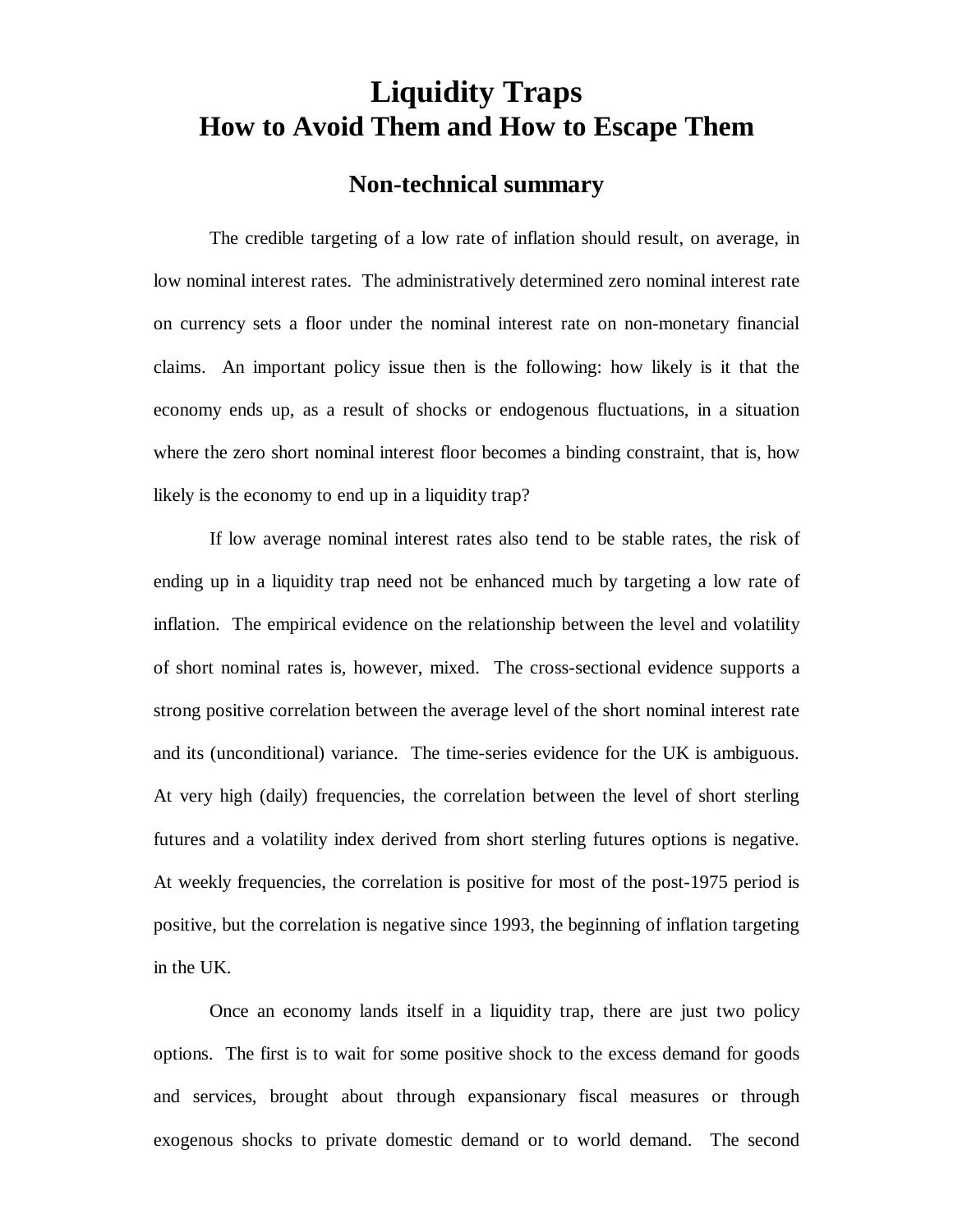option is to lower the zero nominal interest rate floor on currency by taxing currency. A negative interest rate on currency would also reduce the likelihood of an economy landing itself in a liquidity trap.

The paper revisits a proposal by Gesell for implementing a negative nominal interest rate on currency. Under this proposal, currency would cease to be current, and could be subject to confiscation, unless a predetermined periodic payment is made by the bearer to the issuer. Currency would have become 'stamp scrip'. Another perspective on Gesell money is to view it as involving periodic monetary reform, in which the conversion terms between old and new currency define the own interest rate on currency.

The transactions and administrative costs associated with such periodic currency reforms would be non-negligible. Such currency conversion costs could be reduced by lengthening the interval between conversions, but they would remain significant. These 'shoe-leather costs' would have to be set against the risk of ending up in a liquidity trap, if a very low rate of inflation is targeted without taxing currency, or against the cost of targeting a higher rate of inflation. It may take a lot of shoe leather to fill an output gap or to rub out the distortions associated with the inflation tax.

We then develop analyse the behaviour of a small analytical macroeconomic model in which negative interest on currency is a policy option. In the Keynesian, sticky price version of the model, there are two kinds of equilibria, 'normal' equilibria and liquidity trap equilibria. If the inflation rate falls to a sufficiently low level, the economy may end up in the liquidity trap zone in which it will cycle permanently around the liquidity trap steady state. Imposing a negative interest rate on currency lowers the critical rate of inflation at which the economy enters the liquidity trap